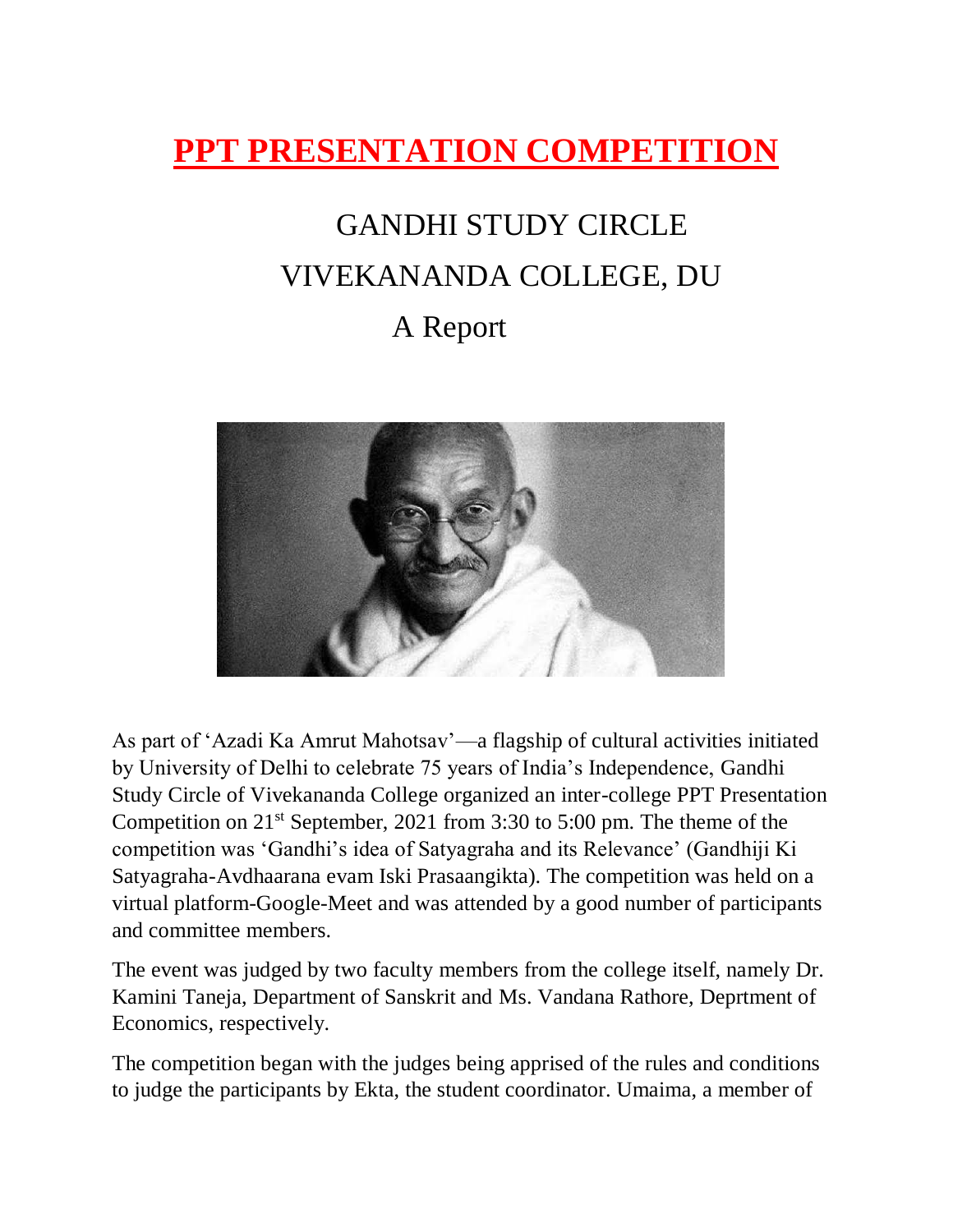the society, handled the technical part by calling out the names of the participants for their turn to present. A total of 10 entries were received and presented before the judges. The presentations were quite informative and insightful as many points from Gandhiji's life and his experiences as freedom fighter were taken up for discussion.

In the end, the judges announced their results and the meeting ended with a vote of thanks to the judges by Dr. Deepa Varshney, convener, Gandhi Study Circle and thanks everyone present on the platform for their valuable time and patience. Overall, the competition was a great success with everyone's support and hard work, especially Dr. Hina Nandrajog, officiating Principal of the college who mentored the society members to carry out such a task.

#### **Rules of the competition:**

- Content should be original. Any type of plagiarism will lead to immediate disqualification.
- Theme "Gandhi's Ideas on Satyagraha and its Relevance " (Gandhiji ka Satyagraha- Avadharna evam iski Prasaangikta)
- Participants can use either Hindi or English for presentation provided that the same medium is followed throughout.
- 3 minutes max time for each presentation.
- Certificate o Participation for all.

Deadline for submission of presentation- 19<sup>th</sup> September 2021 by 10 a.m.

### **Our Judges**

Dr. Kamini Taneja – Assistant Professor (Ad-hoc), Department of Sanskrit, Vivekananda College with 17 years of teaching experience in University of Delhi.

Awarded Gold medal in University of Delhi for securing first position in B.A Sanskrit (Hons.), she has 23 research papers presented in National and International Conferences. She was honoured by Delhi Sanskrit Academy for winning the First prize in Research Writing Competition in 2018 and awarded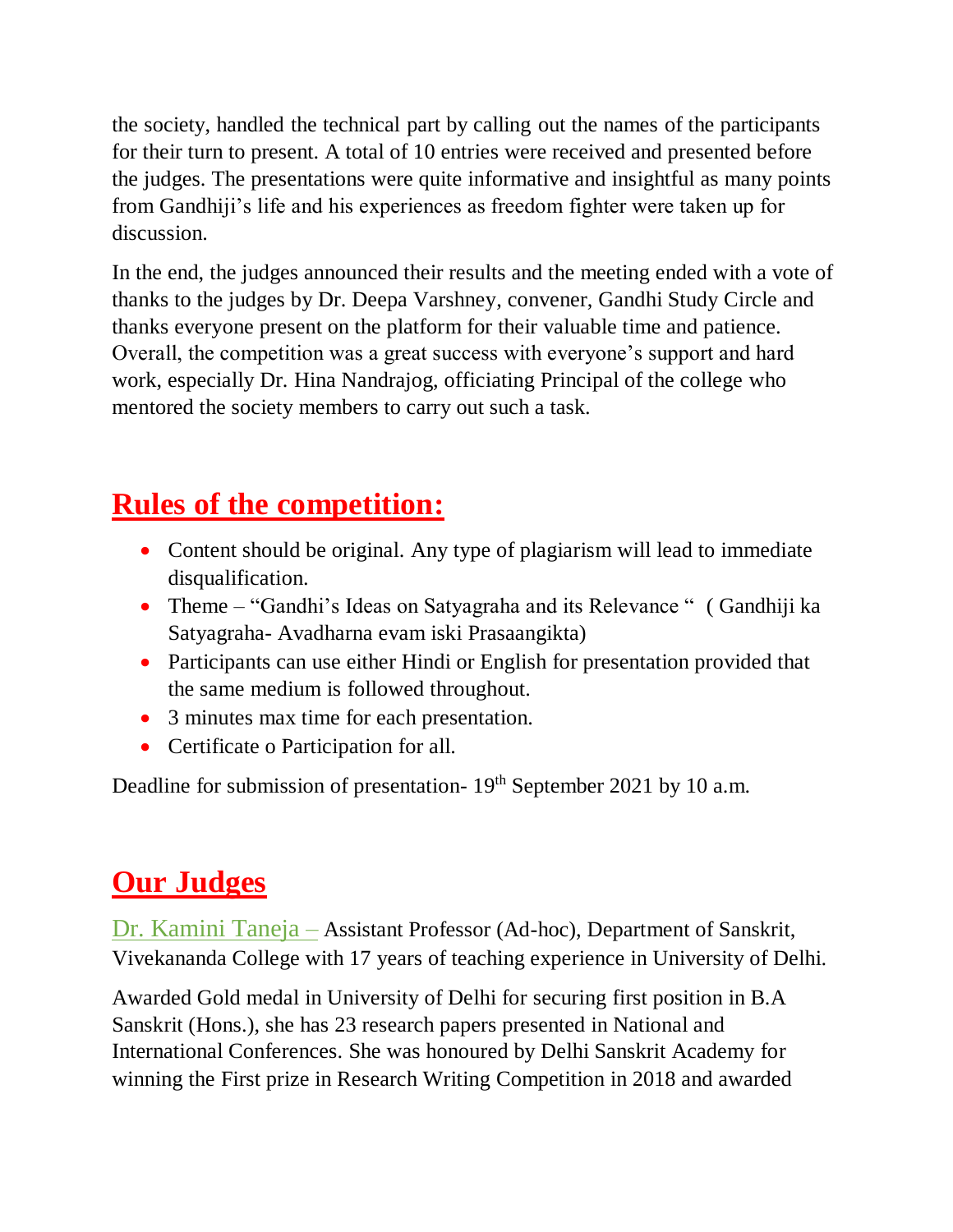Third prize in 2020. She has been an active member of Rastriya Sanskriti Utthan Nyas as well as Convener of Sanskrit Bharti ( Kanjhawala region) .

Ms. Vandana Rathore-- Assistant Professor Ad-hoc, Department of Economics, Vivekananda College, DU, she completed her education from Lady Shri Ram College, Delhi University and further from Hyderabad Central University. She has been actively involved in participating, organizing and conducting extra-curricular and beyond the classroom initiatives with a special interest in women and environment issues.

#### **Winners of the Event-**

1<sup>st</sup> Position holder- Sushmita Bhati, a 2<sup>nd</sup> year student of B.Sc. Chemistry (H) , of Atma ram sanatan dharma college , University of delhi.

2<sup>nd</sup> Positio Holder- Priyanshi Bhatnagar, a 2<sup>nd</sup> year student of B.com(hons) of Vivekananda College, University of Delhi.

3<sup>rd</sup> Position Holder- Gargi Tyagi, a 3<sup>rd</sup> year student of English hons of Vivekananda College, University of Delhi.

#### **POSTER USED:**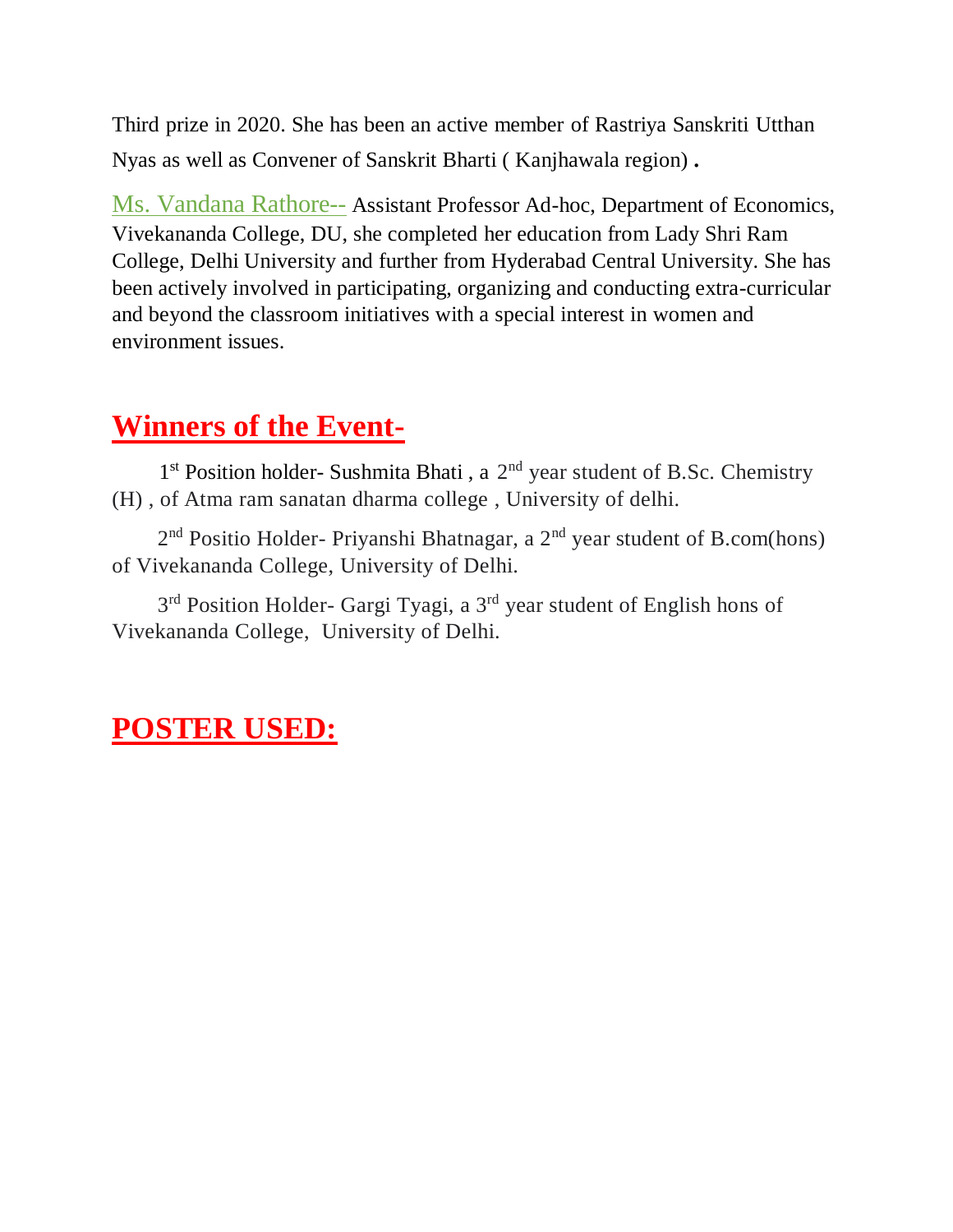

**THE SANANDA COLLEGE**<br>NAAC Accredited 'A' Grade University Of Delhi Gandhi Study Circle **Example 2 75 Years Of India's Independence** Ka Amrit Mohotsav **Azadi By organising** 

Intra - College PPT presentation

on Gandhi's Idea of Satyagraha &<br>Its relevance

गांधी जी की सत्याग्रह अवधारणा एवम् इसकी

पासंगिकता

ON Tuesday, 21 September<br>At 3:30 pm

**CONVEROF** Dr. Deepa Va **hneu** Coordinator

**Patron Hina Nandrajog** [Officiating Principal]

Amit Kumar **Dilip Jaiswal** 

Shivangi student Coordinator Ekta sharma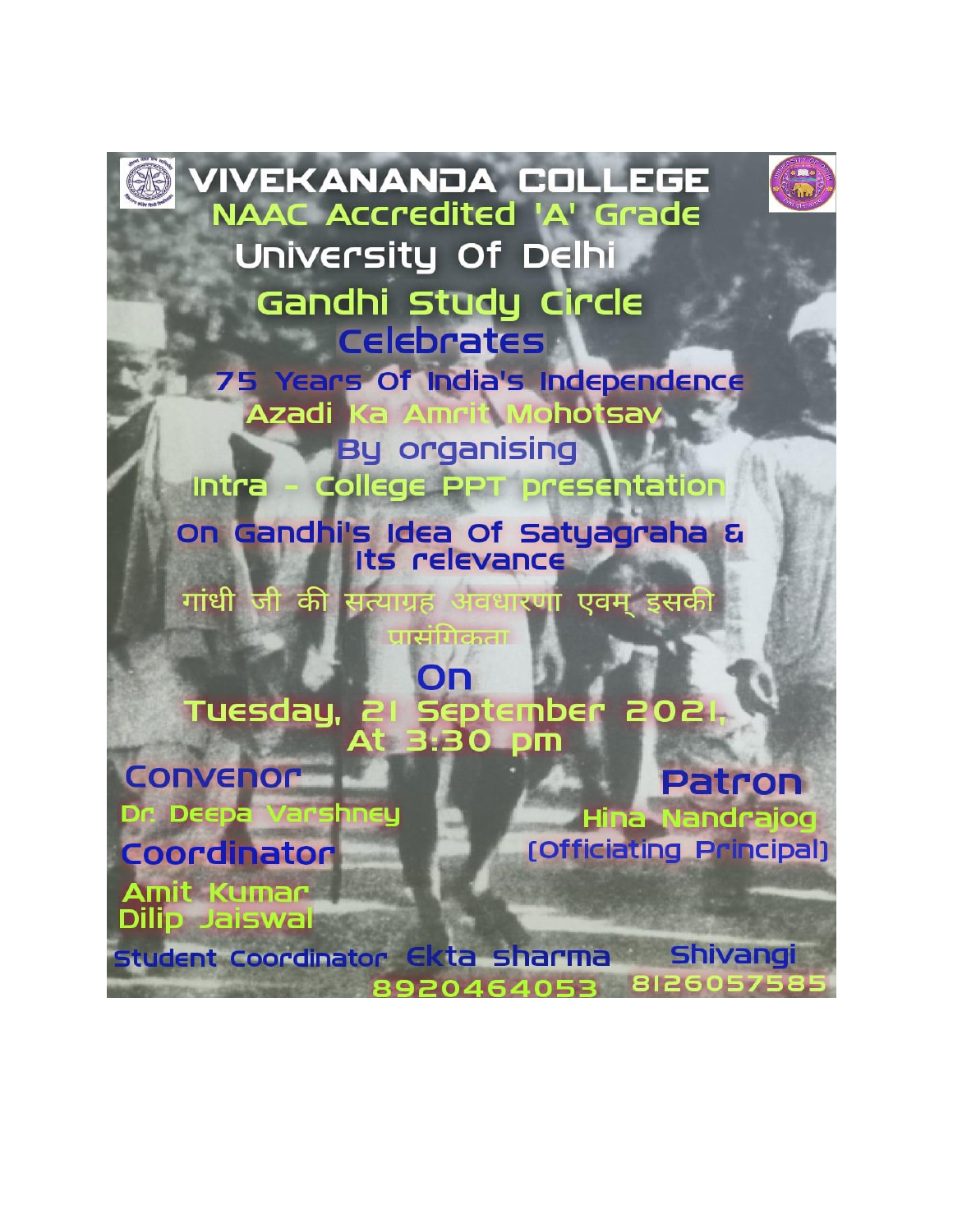#### *In event Photographs:*